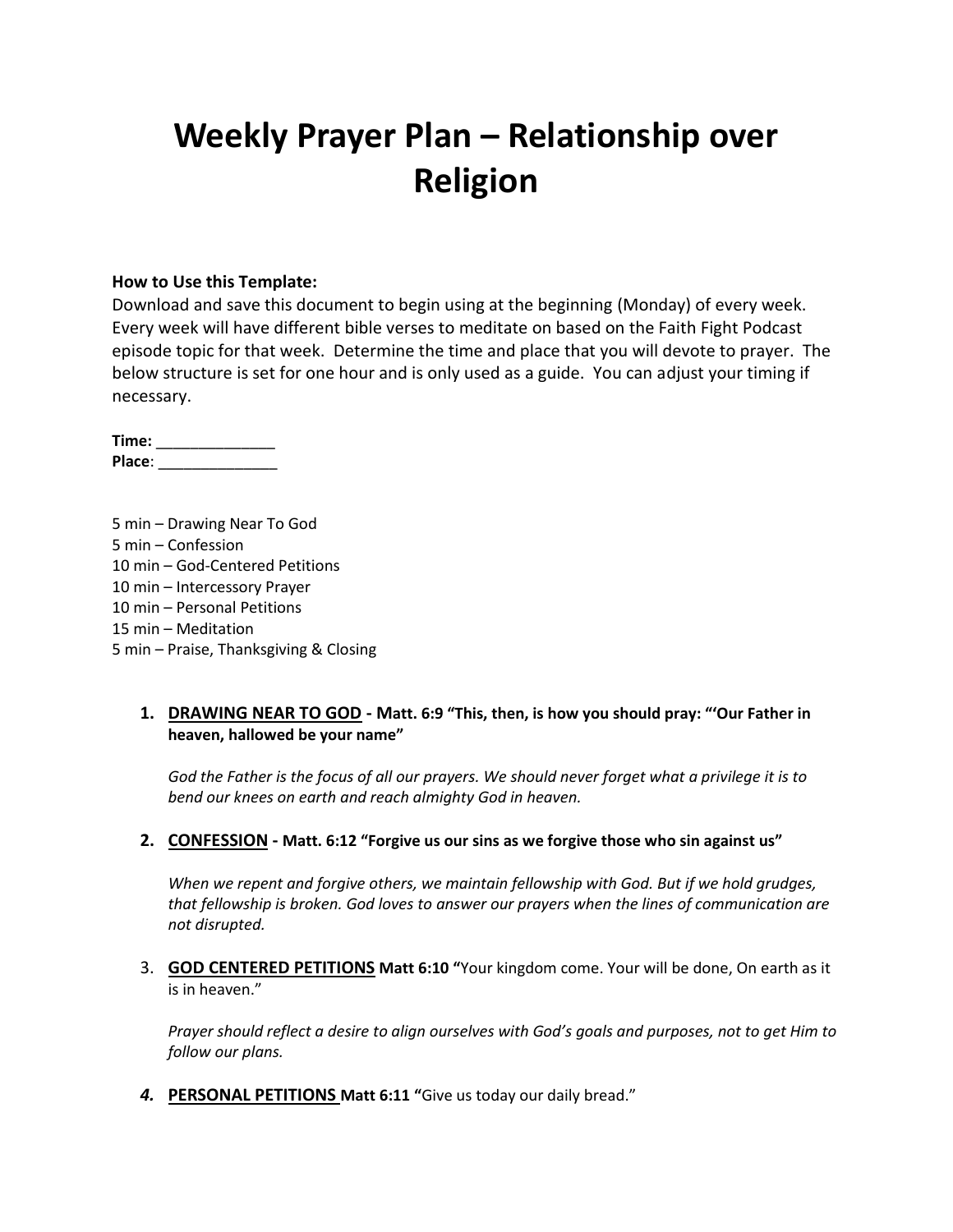*We are dependent upon the Lord for our needs and He wants us to come to Him with our requests.*

5. **MEDITATION Joshua 1:8** "Keep this Book of the Law always on your lips; meditate on it day and night, so that you may be careful to do everything written in it. Then you will be prosperous and successful."

*Meditation is thinking about the word of God to understand what it means in the context of the scripture and how it can apply to your life today. The Word of God is powerful enough to still be relevant in your life today even though it was written thousands of years ago.*

#### **Read through the scripture passages for today as listed below:**

Meditational Verses Monday: Revelation 3:14-22 Tuesday: Luke 10:38-42 Wednesday: James 4:1-8 Thursday: 1 Samuel 16:1-13 Friday: Matthew 7:13-29 Saturday: John 15:1-17 Sunday: Matthew 15:1-19

**Once you have read the scripture for today, write down your answer to the questions below or any other insight/revelation that you receive in your prayer journal.** 

- 1. Is there a promise to claim?
- 2. Is there a lesson to learn?
- 3. Is there a blessing to enjoy?
- 4. Is there a command to obey?
- 5. Is there a sin to avoid?
- 6. Is there a new thought to carry with me?
- **6. PRAISE & THANKSGIVING 1 John 5:14-15** "This is the confidence we have in approaching God: that if we ask anything according to his will, he hears us. And if we know that he hears us whatever we ask—we know that we have what we asked of him."

*We can end our prayer time with confidence that God has heard our prayer and will answer in His perfect timing. Demonstrate your faith in Him by showing thanks before you see the answer to your prayers.*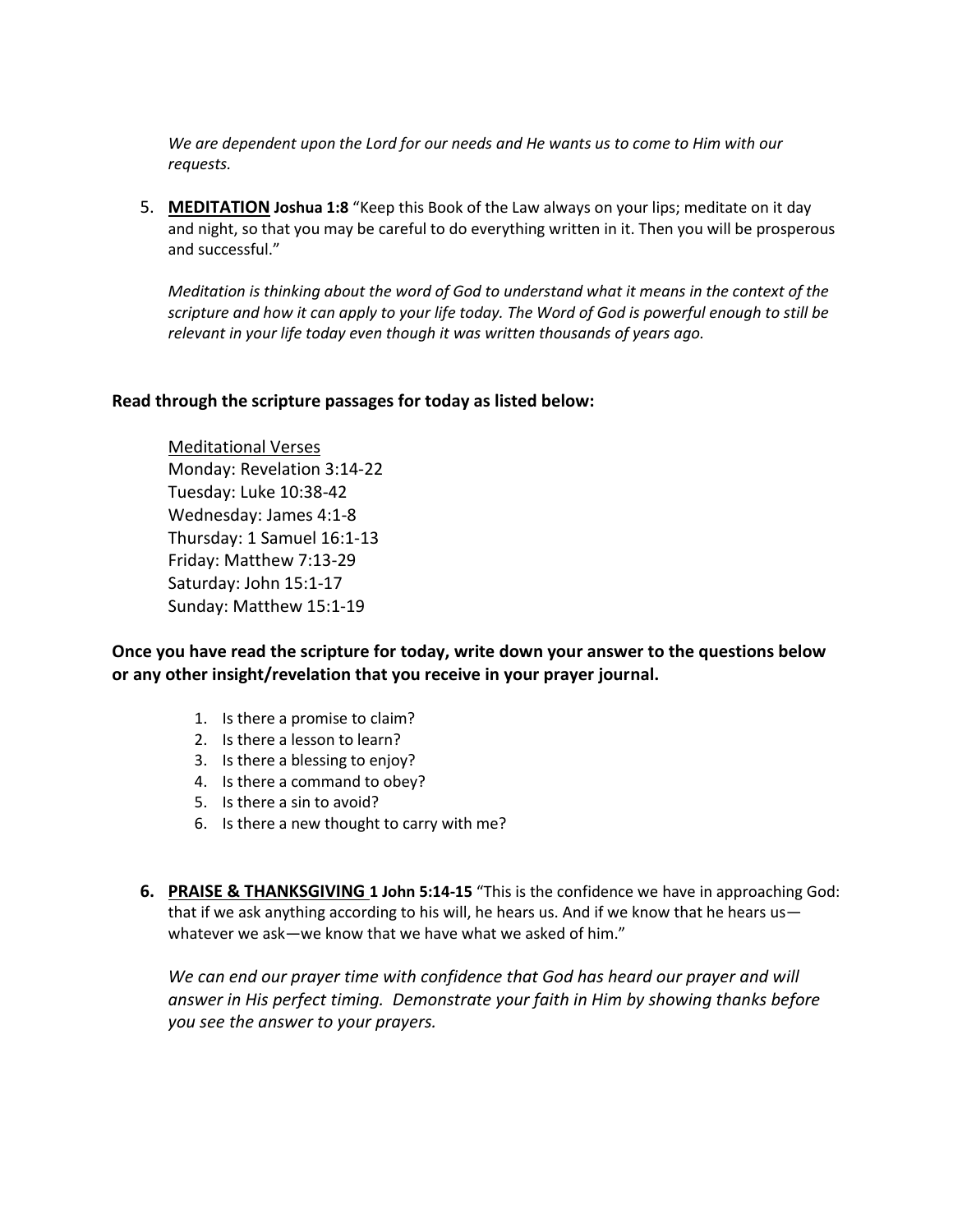# **Bible Verses & Notes - Relationship over Religion**

It doesn't matter how long you've been a Christian for. Your relationship with God is more important than the religious things that you do. Even if those religious activities are directly connected to your church ministry. We don't want to be so caught up in doing things for God that we forget to keep a fresh relationship with God for ourselves. And I have to confess here. I had to consider myself and this podcast. For a moment of time maybe for some weeks, I was reading my Bible regularly but everything I was reading was for the sake of the podcast and not for strengthening my personal relationship with God. I got in a religious habit of doing work without cultivating a relationship with God. The Holy Spirit spoke to me on that and I changed my behaviour and schedule to spend quality time with God again. In this episode I'm going to go over some examples from the Bible that highlight relationship over religion.

*Now it happened as they went that He entered a certain village; and a certain woman named Martha welcomed Him into her house. And she had a sister called Mary, who also sat at Jesus' feet and heard His word. But Martha was distracted with much serving, and she approached Him and said, "Lord, do You not care that my sister has left me to serve alone? Therefore tell her to help me." And Jesus answered and said to her, "Martha, Martha, you are worried and troubled about many things. But one thing is needed, and Mary has chosen that good part, which will not be taken away from her." - Luke 10:38-42 NKJV*

Luke says that Martha was distracted by her many task. It's easy for us to be distracted from God when we think we're ministering to him. So remember when your work for the Lord damages your relationship with the Lord. You need to reassess the amount of work and your motivation for your service. God wants you to serve him but not at the expense of having quality time with him. So evaluate how much *quality* time you spend reading the bible and praying daily.

*You adulterous people, don't you know that friendship with the world means enmity against God? Therefore, anyone who chooses to be a friend of the world becomes an enemy of God. Or do you think that the Scripture says in vain, "The Spirit who dwells in us yearns jealously"? But He gives more grace. Therefore He says: "God resists the proud, But gives grace to the humble. Therefore submit to God. Resist the devil and he will flee from you. Draw near to God and He will draw near to you. Cleanse your hands, you sinners; and purify your hearts, you doubleminded. - James 4:4-8 NKJV*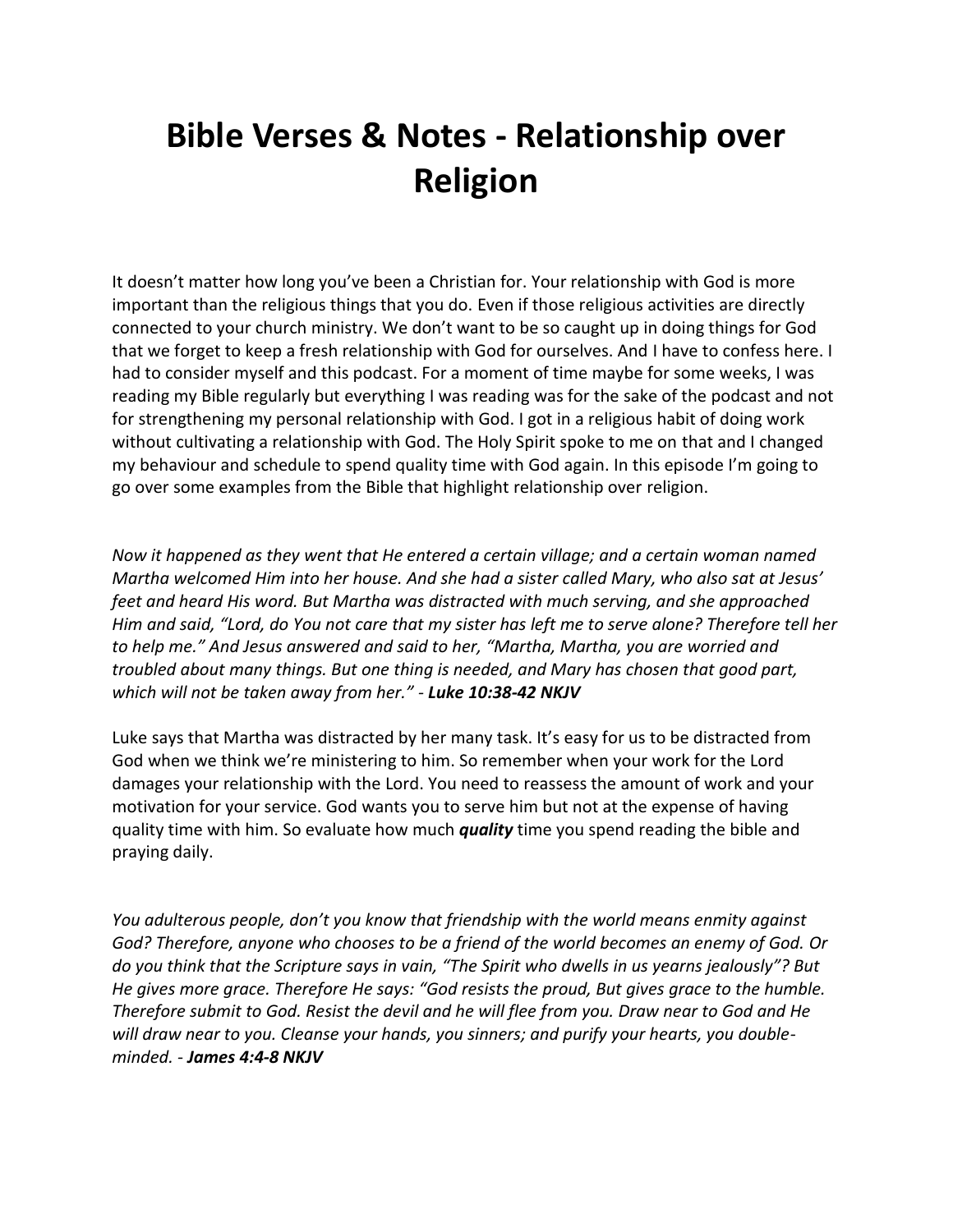If you place yourself in opposition to God through attachment to the world, then he will oppose you because such pride imitates satan. The only way not to be opposed by God is to humble yourself before him. You do this by drawing closer to him. To draw near to God is to come into his presence with prayer, praise and obedience. This is not only reserved for Sundays at church but for every day.

## *Behold, I stand at the door and knock. If anyone hears My voice and opens the door, I will come in to him and dine with him, and he with Me. - Revelation 3:20 NKJV*

This was part of the letter to the church of Laodicea. They had lots of works but it was lukewarm. Things may be even going well for you. You may be wealthy, have everything and you may think that Gods blessings is all on you. But if you don't make time daily for Jesus in your heart, you miss out on intimate fellowship with him and eventually run lukewarm in your spiritual life. Jesus will not force himself on anyone. But whoever will open the door to their heart by submitting to his will, Jesus will have intimate fellowship with anyone who responds to this invitation.

*"Not everyone who says to me, 'Lord, Lord,' will enter the kingdom of heaven, but only the one who does the will of my Father who is in heaven. Many will say to me on that day, 'Lord, Lord, did we not prophesy in your name and in your name drive out demons and in your name perform many miracles?' Then I will tell them plainly, 'I never knew you. Away from me, you evildoers!' - Matthew 7:21-23 NIV*

Someone can call Jesus LORD and have a ministry that appears to be authentic. Nonetheless, a lack of good fruit will expose them. The King of kings will thus respond, "I never knew you. Away from me you evildoer". You don't want to be the person who thinks that you are walking close with Jesus daily but far from him in your heart.

*But the Lord said to Samuel, "Do not consider his appearance or his height, for I have rejected him. The Lord does not look at the things people look at. People look at the outward appearance, but the Lord looks at the heart." - 1 Samuel 16:7 NIV*

Some people were born with charisma or talents that cause them to stand out from everyone else. I've seen this especially in churches. Someone can sing great or because of their personality, they are liked by a leader and are selected to do something important. It's easy to fool a person but you can't fool God. He can see through the outward appearance and see the heart of a person. The best way to make sure your heart is right before God is to make sure you have a solid relationship with Him. This is done not through serving in every church ministry but through personal devotion and fellowship with God daily.